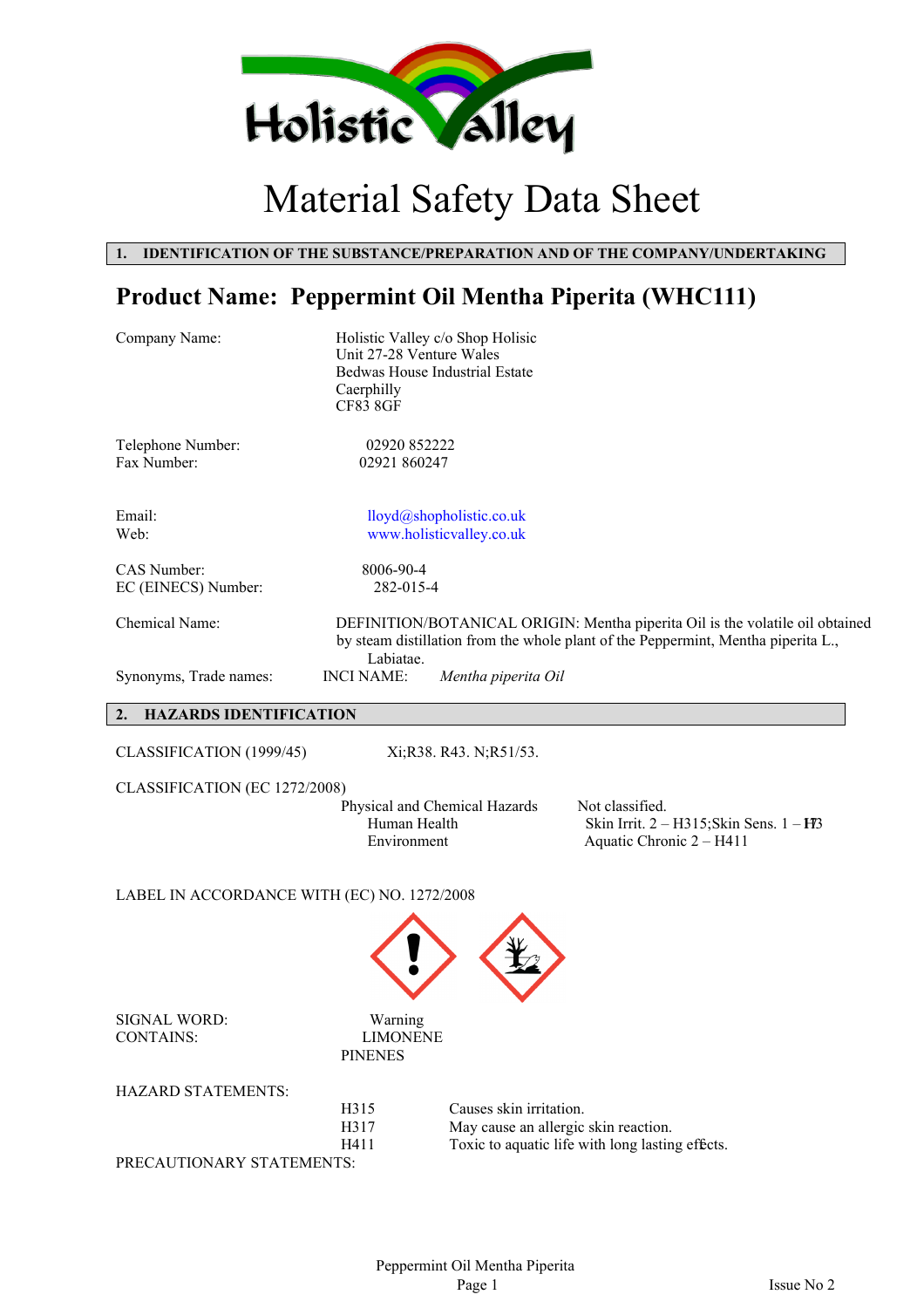

P273 Avoid release to the environment. P280 Wear protective gloves/protective clothing/**pyet**ection/face protection.

SUPPLEMENTARY PRECAUTIONARY STATEMENTS:

| P261             | Avoid breathing dust/fume/gas/mist/vapou rs/spray.              |
|------------------|-----------------------------------------------------------------|
| P <sub>264</sub> | Washthoroughly after handling.                                  |
| P <sub>272</sub> | Contaminated work clothing should not be allowed out of the     |
|                  | workplace.                                                      |
| $P302+352$       | IF ON SKIN: Wash with plenty of soap and water                  |
| P321             | Specific treatment (seeon this label).                          |
| $P332+313$       | If skin irritation occurs: Get medical advee/attention.         |
| $P333+313$       | If skin irritation or rash occurs: Get medcal advice/attention. |
| P <sub>362</sub> | Take off contaminated clothing and wash before reuse.           |
| P <sub>363</sub> | Wash contaminated clothing before reuse.                        |
| P391             | Collect spillage.                                               |
| P <sub>501</sub> | Dispose of contents/container to                                |
|                  |                                                                 |

### **3. COMPOSITION/INFORMATION ON INGREDIENTS**

| <b>CARYOPHYLLE</b> | 5% |
|--------------------|----|
|                    |    |

CAS-No.: 87-44-5 EC No.: 201-746-1 CLASSIFICATION (EC 12708) CLASSIFICATION (67/548/I Asp. Tox. 1 – H304 Xn;R65.

| <b>CINEOL</b>             |          |                           | $5-10%$ |
|---------------------------|----------|---------------------------|---------|
| CAS-No.:                  | 470-67-7 | EC No.: $207-428-9$       |         |
| CLASSIFICATION (EC 1272/2 |          | CLASSIFICATION (67/548/I) |         |
| Flam. Liq. $3 - H226$     |          | R <sub>10</sub>           |         |
|                           |          |                           |         |

| <b>LIMONENE</b>               |                                     | $1 - 5\%$ |
|-------------------------------|-------------------------------------|-----------|
|                               |                                     |           |
| CAS-No.: 138-86-3             | EC No.: $205-341-0$                 |           |
| Classification (EC 1272/2008) | Classification (67/548/EI           |           |
| Flam. Liq. $3 - H226$         | Xn; R65.                            |           |
| Skin Irrit. $2 - H315$        | Xi;R38.                             |           |
| Skin Sens. $1 - H317$         | $N:R50/53$ .                        |           |
| Asp. Tox. $1 - H304$          | R <sub>10</sub> , R <sub>43</sub> . |           |
| Aquatic Acute $1 - H400$      |                                     |           |
| Aquatic Chronic 1 – H410      |                                     |           |

| <b>MEN'HOFURA</b>             |                            | $5 - 10\%$ |
|-------------------------------|----------------------------|------------|
|                               |                            |            |
|                               |                            |            |
| $CAS-N0: 494-90-6$            | EC No.: $207-795-5$        |            |
|                               |                            |            |
| Classification (EC 1272/2008) | Classification (67/548/EI) |            |
| Acute Tox. $4 - H302$         | Xn; R22.                   |            |
|                               |                            |            |
| Skin Irrit. $2 - H315$        | Xi:R38.                    |            |
|                               |                            |            |
| Aquatic Chronic 2 – H411      | N;R51/53.                  |            |
|                               |                            |            |
|                               |                            |            |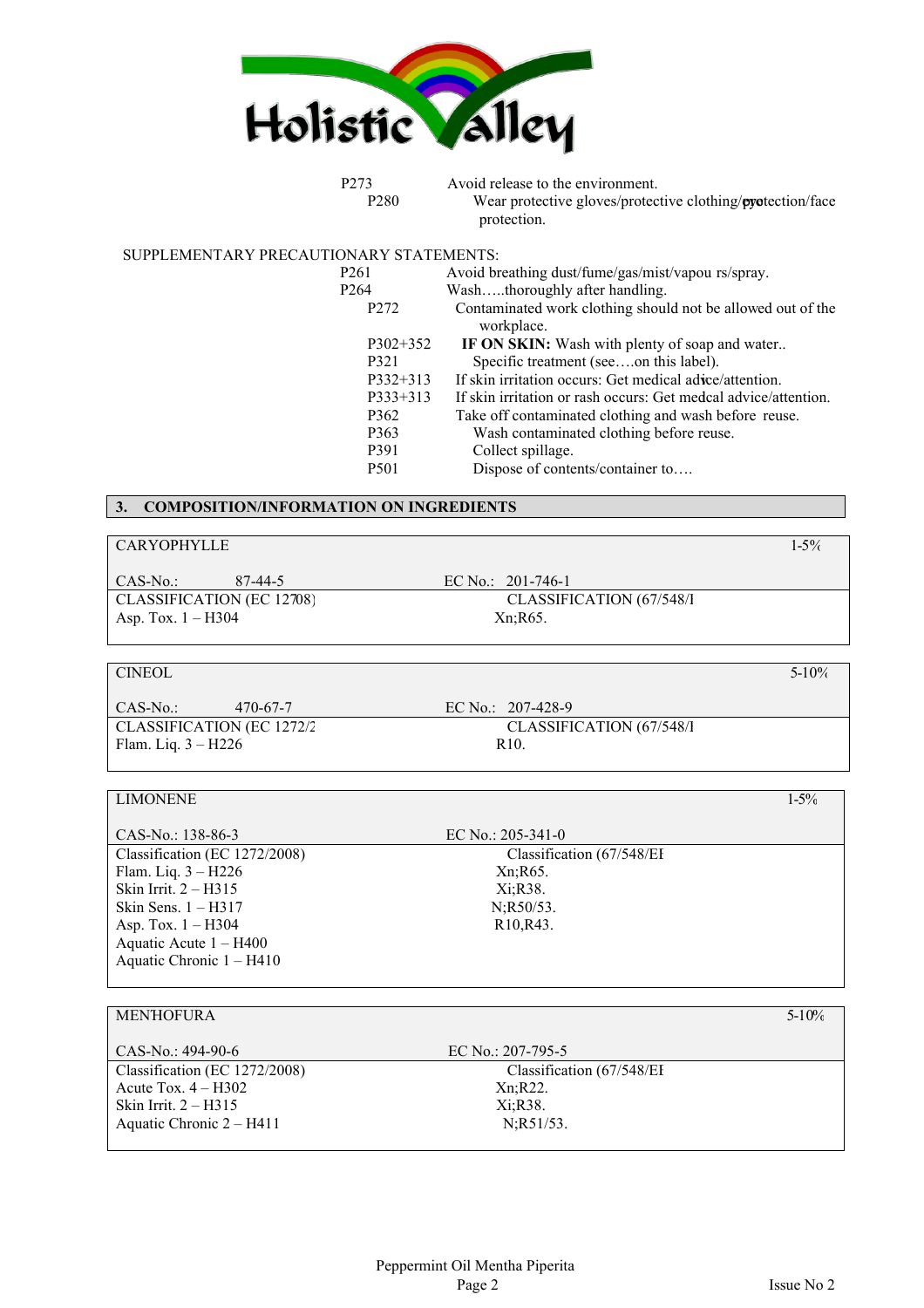

### $MENTHOI$  and  $30-60\%$  and  $30-60\%$

CAS-No.: 89-78-1 EC No.: 201-939-0 Classification (EC 1272/2008) Classification (67/548/EI Skin Irrit. 2 – H315 Xi;R38.

### MENTONE  $10-30\%$

CAS-No.: 89-80-5 EC No.: 201-941-1 Classification (EC 1272/2008) Classification (67/548/EI Aquatic Chronic  $3 - H412$  R52/53.

### MENTHYL ACET<sub>A</sub> $5-10\%$

CAS-No.: 89-48-5 EC No.: 201-911-8 Classification (EC 1272/2008) Classification (67/548/EI Aquatic Chronic  $2 - H411$  N;R51/53.

### PINENES  $1-5\%$ CAS-No.: EC No.: Classification (EC 1272/2008) Classification (67/548/EI Flam. Liq.  $3 - H226$  Xn;R65. Skin Sens. 1 – H317 N;R50/53. Asp. Tox. 1 – H304 R43,R10.. Aquatic Acute 1 – H400 Aquatic Chronic 1 – H410

| PULEGONE                      |                             | 1.5% |
|-------------------------------|-----------------------------|------|
|                               |                             |      |
| $CAS-No.$ : 89-82-7           | EC No.: $201-943-2$         |      |
| Classification (EC 1272/2008) | Classification $(67/548/C)$ |      |
| Acute Tox. $4 - H302$         | Xn:R22.                     |      |
|                               |                             |      |

The Full Text for all R-Phrases and Hazard Statements is Displayed in Section 16

| EC (EINECS) Number: | 282-015-4 |
|---------------------|-----------|
| CAS-NO.             | 8006-90-4 |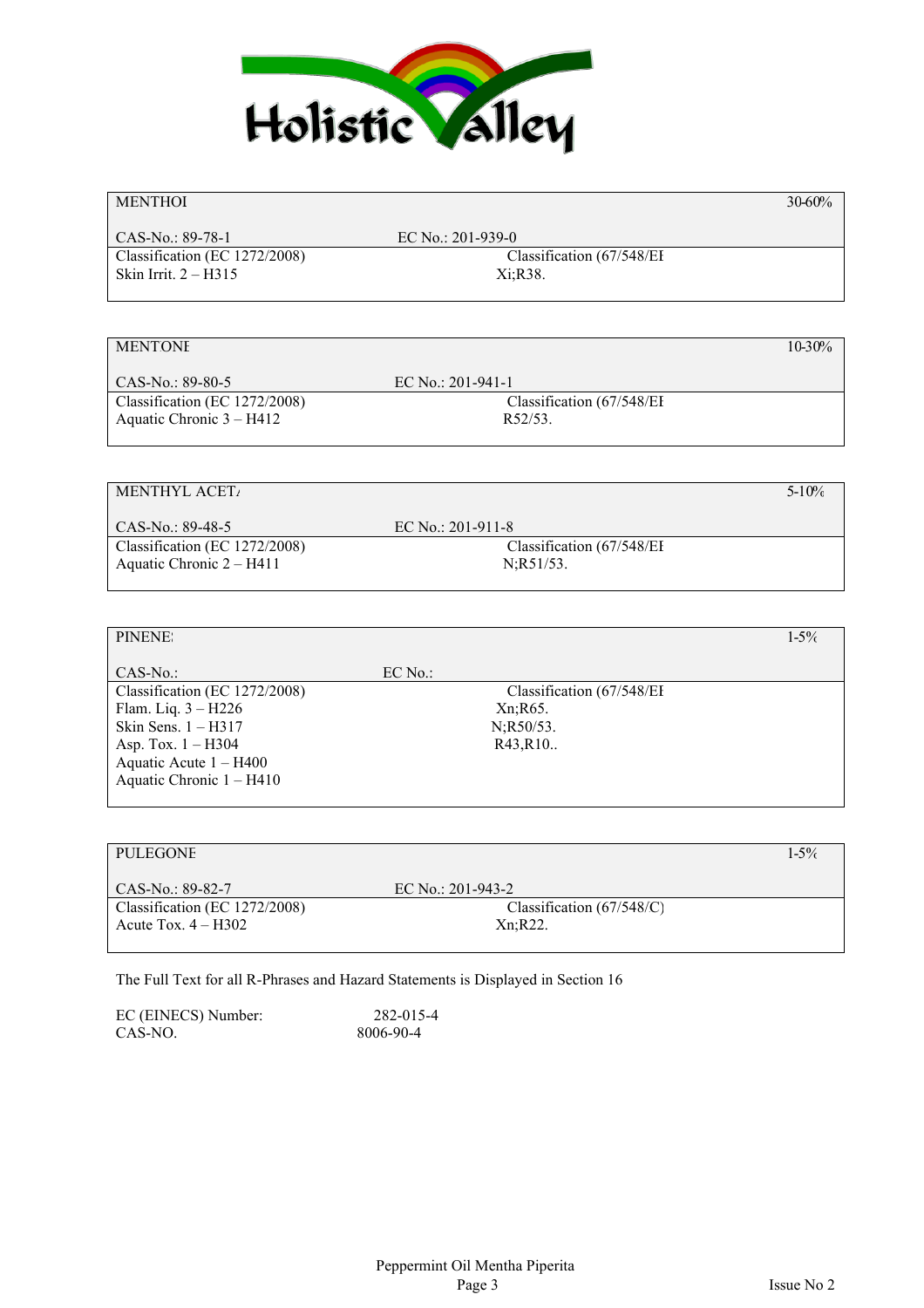

### **4. FIRST-AID MEASURES**

| <b>GENERAL INFORMATION:</b>    | Remove affected person from source of contamination. Perform<br>artificial respiration if breathing has stopped.                                                     |
|--------------------------------|----------------------------------------------------------------------------------------------------------------------------------------------------------------------|
| <b>NOTES TO THE PHYSICIAN:</b> | No specific first aid measu res noted.                                                                                                                               |
| <b>INHALATION:</b>             | Inhalation may cause coughing, tightnes s of the chest and irritation of the                                                                                         |
|                                | respiratory system. Move the exposed person to fresh air at once. Get medical<br>attention if any discomfort continues.                                              |
| INGESTION:                     | If necessary, rinse mouth and provide fresh air. Get medical attention if any<br>discomfort continues.                                                               |
| <b>SKIN CONTACT:</b>           | If necessary remove contaminated clot hing and wash skin with soap and water.<br>Get medical attention if any discomfort continues.                                  |
| EYE CONTACT:                   | Immediately flush with plenty of waterfor up to 15 minutes. Remove any contact<br>lenses and open eyes wide apart. Get medical attentif any discomfort<br>continues. |

### **5. FIRE FIGHTING EXTINGUISHING MEASURES**

EXTINGUISHING MEDIA: Fire can be extinguished using : Foam, carbon dioxide or dry powder. SPECIAL FIRE FIGHTING PROCEDURES: Containers close to the fire should be removed or cooled with water. UNUSUAL FIRE & EXPLOSION HAZARDS: No unusual fire or explosion hazards noted SPECIFIC HAZARDS: When heated and in case of fire, toxic vapours/gasses may be formed. PROTECTIVE MEASURES IN FIRE: Self-contained breathing apparatus and full protective clothing must be worn in case of fire.

### **6. ACCIDENTAL RELEASE MEASURES**

PERSONAL PRECAUTIONS: Use protective gloves, goggles and suitable protective clothing. In case of spills, beware of slippery floors and surfaces. ENVIRONMENTAL PRECAUTIONS: Do not discharge into drains, water courses or onto the ground. SPILL CLEAN UP METHODS: Absorb with inert, damp, non-combustible material, then flush area with water. Shovel into dry containers. Cover and move the containers. Flush the area with

water.

### **7. HANDLING & STORAGE MEASURES**

USAGE PRECAUTIONS: Avoid spilling, skin and eye contact. Ensure adequate ventilation of the working area. Adopt best manual handling considerations when handling, carrying and dispensing. STORAGE PRECAUTIONS: Store in tightly closed origin al container in a dry, cool and well-ventilated place. Keep away from heat, sparks and open flame. Protect from freezing and direct sunlight. STORAGE CLASS: Unspecified storage.

**8. EXPOSURE CONTROLS/PERSONAL PROTECTION**

PROTECTIVE EQUIPMENT:



ENGINEERING MEASURES: Provide adequate ventilation.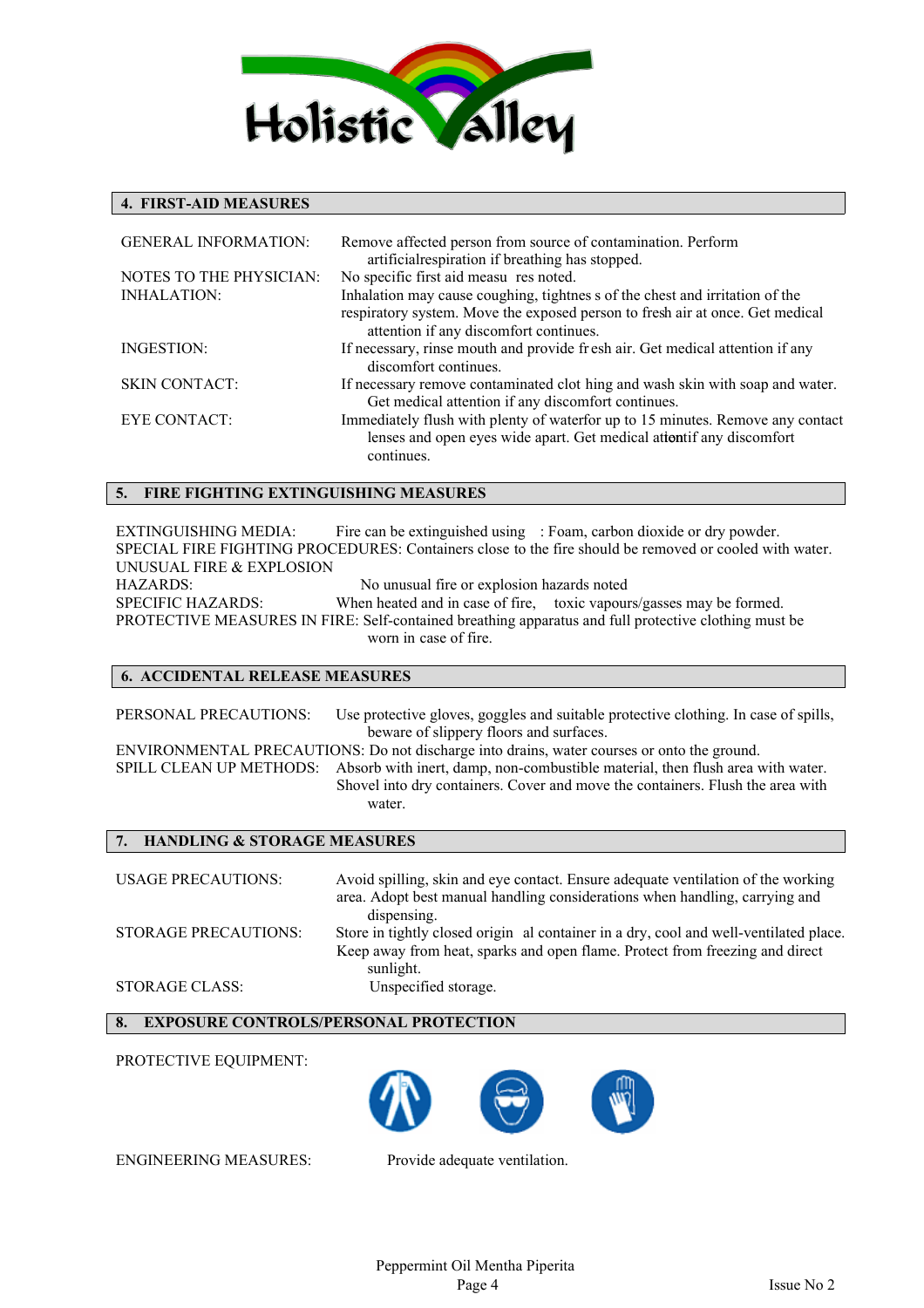

RESPIRATORY EQUIPMENT: No specific recommendation made, but respiratory protection may still be required under exceptional circumstances when excessive air contamination exists. HAND PROTECTION: Protective gloves should be used if there is a risk of direct contact or splash. EYE PROTECTION: If risk of splashing, wear safety goggles or face shield.<br>OTHER PROTECTION: Wear appropriate clothing to prevent any possibility of Wear appropriate clothing to prevent any possibility of skin contact. HYGIENE MEASURES: No specific hygiene procedures noted, but good personal hygiene practices are always advisable, especially when working with chemicals. SKIN PROTECTION: Wear apron or protective clothing in case of splashes.

## **9. PHYSICAL & CHEMICAL PROPERTIES**

Please see separate specification sheet.

### **10. STABILITY AND REACTIVITY**

STABILITY: Stable under normal temperature conditions. CONDITIONS TO AVOID: Avoid heat, flames and other sources of ignition. HAZARDOUS POLYMERISATION: Will not polymerise. MATERIALS TO AVOID: Strong oxidizing substances . Strong acids. Strong Alkalis. HAZARDOUS DECOMP. PRODUCTSIn case of fire, toxic gasses (CO, CO2, NOx) may be formed.

### **11. TOXICOLOGICAL INFORMATION**

See section-2

| <b>GENERAL INFORMATION:</b> | No specific health warnings noted.                                                                              |
|-----------------------------|-----------------------------------------------------------------------------------------------------------------|
| <b>INHALATION:</b>          | In high concentrations, vapours may irritate throat and respiratory system and<br>cause coughing.               |
| INGESTION:                  | No specific health warnings noted. No harmful effects expected in amounts likely to<br>be ingested by accident. |
| <b>SKIN CONTACT:</b>        | No specific health warnings noted.                                                                              |
| <b>EYE CONTACT:</b>         | Spray and vapour in the eyes may cause irritation and smarting.                                                 |
| <b>HEALTH WARNINGS:</b>     | No specific health warnings noted.                                                                              |
| <b>MEDICAL SYMPTOMS:</b>    | No specific symptoms noted, but this chemical may still have adverse health                                     |
|                             | impact, either in general or on certain individuals                                                             |
|                             | MEDICAL CONSIDERATIONS: Persons with rash are directed to skin expert for examination of allergic eczema.       |

### **12. ECOLOGICAL INFORMATION**

ECOTOXICITY: Refer to section-2

### **13. DISPOSAL CONSIDERATIONS**

GENERAL INFORMATION: Waste suitable for incineration.

DISPOSAL METHODS: Dispose of waste and residues in accordance with local authority requirements.

### **14. TRANSPORT INFORMATION**

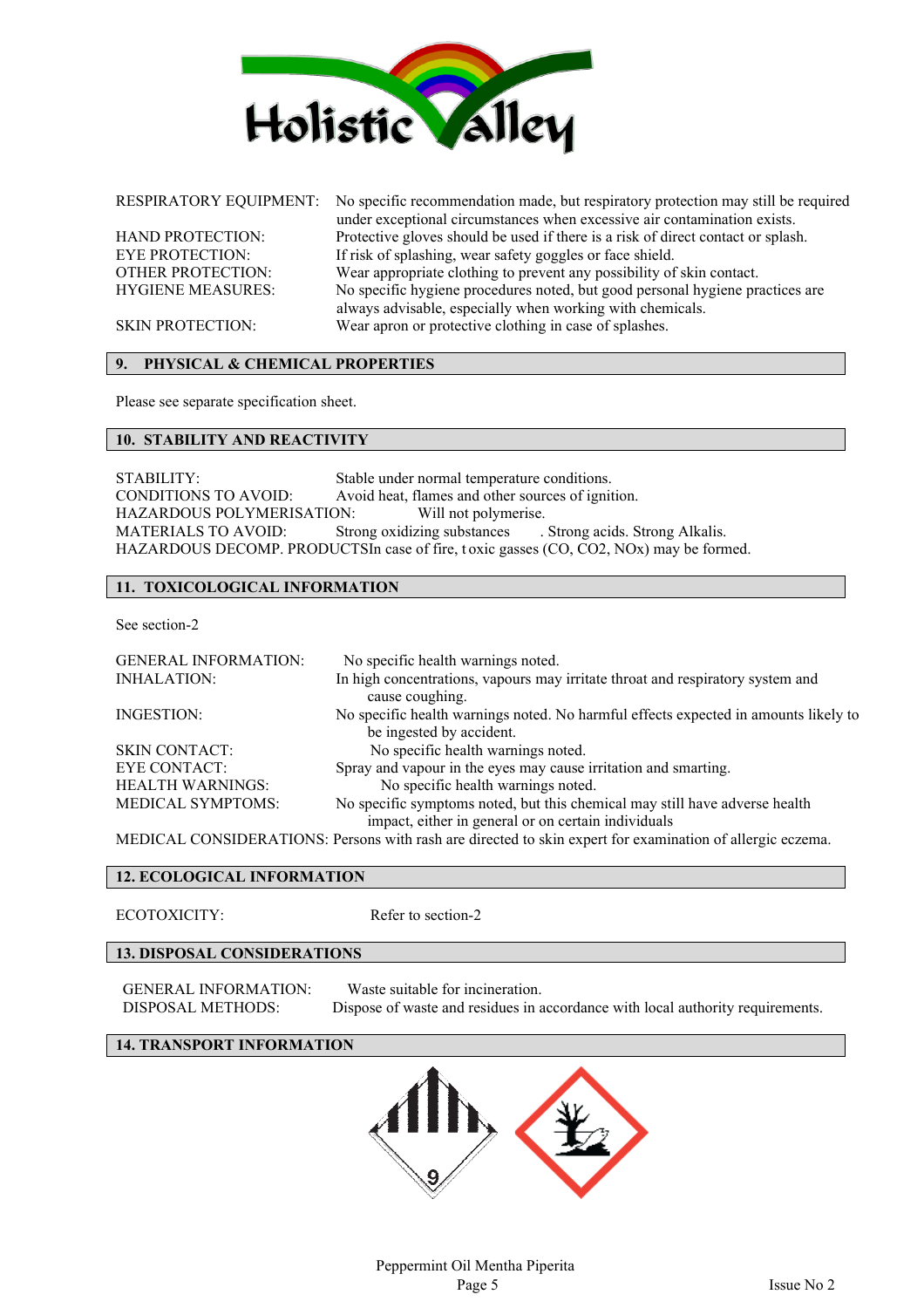

|                       |             |                                  | PROPER SHIPPING NAME: ENVIRONMENTALLY HAZARDOUS SUBSTANCE, LIQUID, N.O.S (MENTHOFURAN) |
|-----------------------|-------------|----------------------------------|----------------------------------------------------------------------------------------|
| UN NO. ROAD:          | 3082        |                                  |                                                                                        |
| ADR CLASS NO:         | 9           | ADR CLASS Class 9: Miscellaneous |                                                                                        |
|                       |             |                                  | dangerous substances and articles.                                                     |
| <b>ADR PACK GROUP</b> | Ш           | TUNNEL RESTRICTION CODE (E)      |                                                                                        |
| HAZARD No. (ADR)      | 90          | ADR LABEL No.                    | 9                                                                                      |
| <b>HAZCHEM CODE</b>   | $\cdot 37.$ |                                  |                                                                                        |
| UN NO. SEA            | 3082        | <b>IMDG CLASS</b>                | 9                                                                                      |
| <b>IMDG PACK GR</b>   | Ш           | <b>EMS</b>                       | $F-A, S-F$                                                                             |
| UN NO. AIR            | 3082        | <b>AIR CLASS</b>                 | 9                                                                                      |
| AIR PACK GR.          | Ш           |                                  |                                                                                        |
|                       |             |                                  |                                                                                        |

### **15. REGULATORY INFORMATION**

### EU DIRECTIVES:

Regulation (EC) No 1907/2006 of the European Parlia ment and of the council of 18 December 2006 concern ing the Registration, Evaluation, Authorisation and Restriction of Chemicals (REACH), establishing a European Chemicals Agency, amending Directive 1999/45/EC and repealing Council Regulation (EEC) No 793/93 and Commission Regulation (EC) No 1488/94 as well as Council Directive 76/769/EEC and Commission Directives 91/155/EEC, 93/67/EEC, 93/105/EC and 2000/21/EC, including amendments.

STATUTORY INSTRUMENTS:

The Chemicals (Hazard information and Packaging for Supply) Regulations 2009 (S.I. 2009 No. 716).

### APPROVED CODE OF PRACTICE:

Classification and Labelling of Substances and Preparations Dangerous for Supply.

GUIDANCE NOTES: Workplace Exposure Limits EH40

### **16. OTHER INFORMATION**

GENERAL INFORMATION: Shelf life: 36 months when stored within advised conditions.

RISK PHRASES IN FULL:.

### R10 Flammable.

- R22 Harmful if swallowed.
- R52/53 Harmful to aquatic organisms, may cause long-term adverse effects in the aquatic environment.
- R65 Harmful: may cause lung damage if swallowed.
- R38 Irritating to skin.
- R43 May cause sensitisation by skin contact.
- R51/53 Toxic to aquatic organisms, may cause long-term adverse effects in the aquatic environment.
- R50/53 Very toxic to aquatic organisms, may cause long-term adverse effects in the aquatic environment.

### HAZARD STATEMENTS IN FULL:

- H315 Causes skin irritation.
- H226 Flammable liquid and vapour.
- H302 Harmful if swallowed.
- H412 Harmful to aquatic life with long lastingeffects.
- H304 May be fatal if swallowed and enters airways.